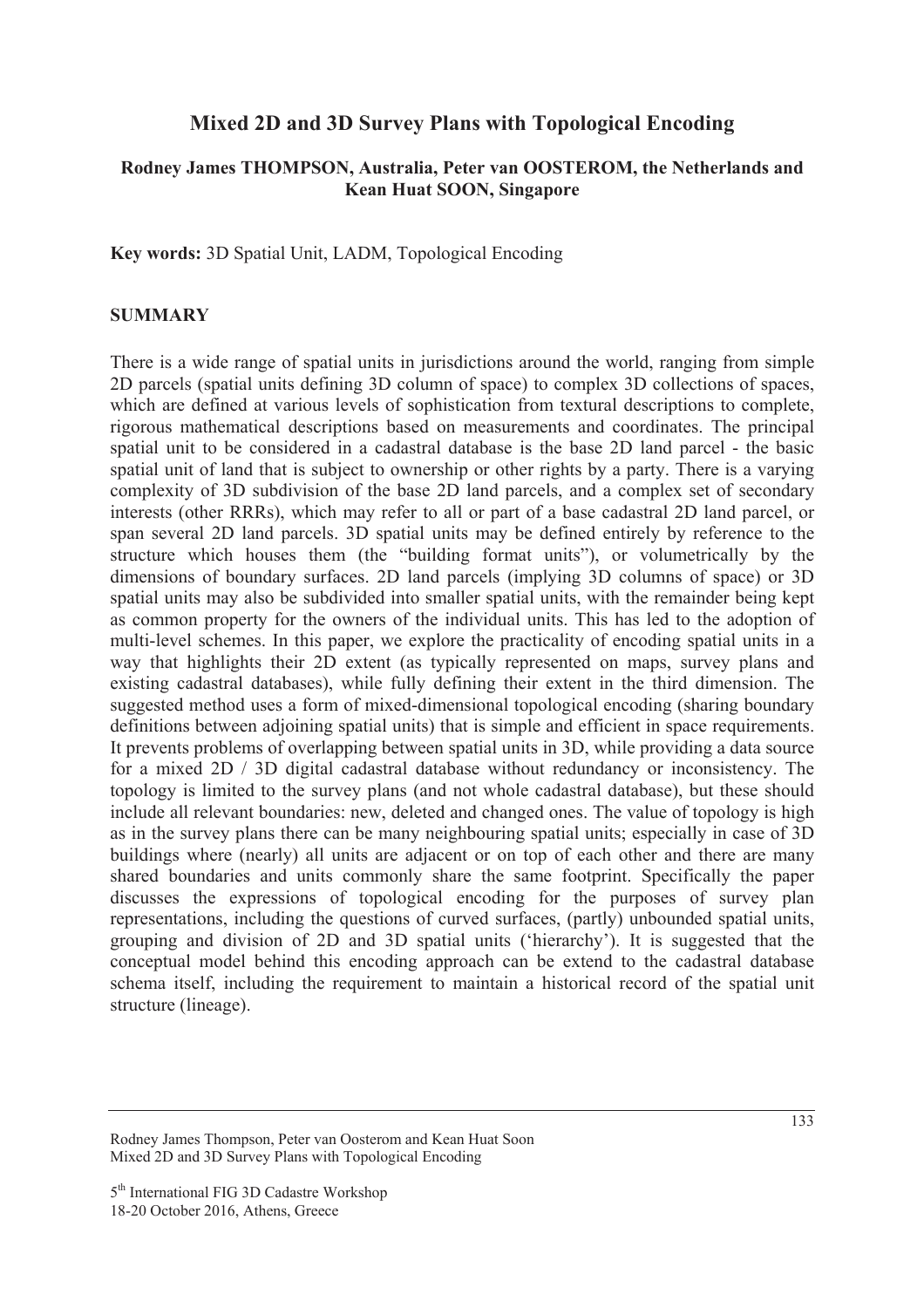# **Mixed 2D and 3D Survey Plans with Topological Encoding**

## **Rodney James THOMPSON, Australia, Peter van OOSTEROM, the Netherlands and Kean Huat SOON, Singapore**

## **1. INTRODUCTION**

In many jurisdictions the cadastral survey plan is a critical instrument in the administration of property rights, being the starting point that defines the extent and location of the property. The secondary purpose of such a (digital) plan is as a data source for a database (and map) of cadastral information. With the growing trend towards digital submission of cadastral plans, there is a need to maintain the authoritative nature of the plan in the absence of a paper document. It is critical that the definitions of properties are correct and topologically sound, with adjoining properties identified in 2D and 3D. Despite the fact the term 'Survey Plan' is used, in reality it may not always involve a survey. Especially in case of 3D spaces, a 3D survey might be either impossible (e.g. subsurface or airspace parcels) or less practical (e.g. rather reuse 3D geometry from CAD/ BIM models for legal spaces related to buildings and constructions). Survey is still relevant to check spaces after construction according to CAD models, or to provide 2D surface 'footprint' references for 3D subsurface or airspaces.

There is a wide range of spatial units in jurisdictions around the world, ranging from simple 2D parcels (spatial units defining 3D column of space) to complex 3D collections of spaces, which are defined at various levels of sophistication from textural descriptions to complete, rigorous mathematical descriptions based on measurements and coordinates. Moreover, these ranges co-exist within the same jurisdiction (Kaufman and Steudler 1998). The principal spatial unit to be considered in a cadastral database is the base 2D land parcel - the basic unit of land that is subject to ownership or other rights by a party. In its simplest form, it is defined as a simple "ring" of boundary lines in 2D and describes a prism of space running from below the earth's surface to a level well above, i.e. a 3D column of space.

Moving out from this simple 2D land parcel, larger regions are defined - administrative areas, which may be comprised of a large number of parcels, but can also be partially or completely defined by natural features of the land - for example, a drainage basin defined by ridge lines. This is relevant for both 2D and 3D representation. In the other dimension, there is a varying complexity of 3D subdivision of the base 2D land parcels, and a complex set of secondary interests (other RRRs), which may refer to all or part of a base cadastral 2D land parcel, or span several 2D land parcels. 3D spatial units may be defined entirely by reference to the structure which houses them ("building format units"), or volumetrically by the dimensions of boundary surfaces. There are also hybrid spatial units which are partially defined by building walls, floors, ceilings etc.; and partly by measurements (e.g. car parking bays).

A further challenge is in the definition of "common" (or shared) property. 2D land parcels (3D columns of space) or 3D spatial units may be subdivided into smaller spatial units, with the remainder being kept as common property for the owners of the individual units. For example town houses within a 2D land parcel (spatial unit), with the driveways and gardens being held for common use, or a 3D building with both private spaces and common use

Rodney James Thompson, Peter van Oosterom and Kean Huat Soon Mixed 2D and 3D Survey Plans with Topological Encoding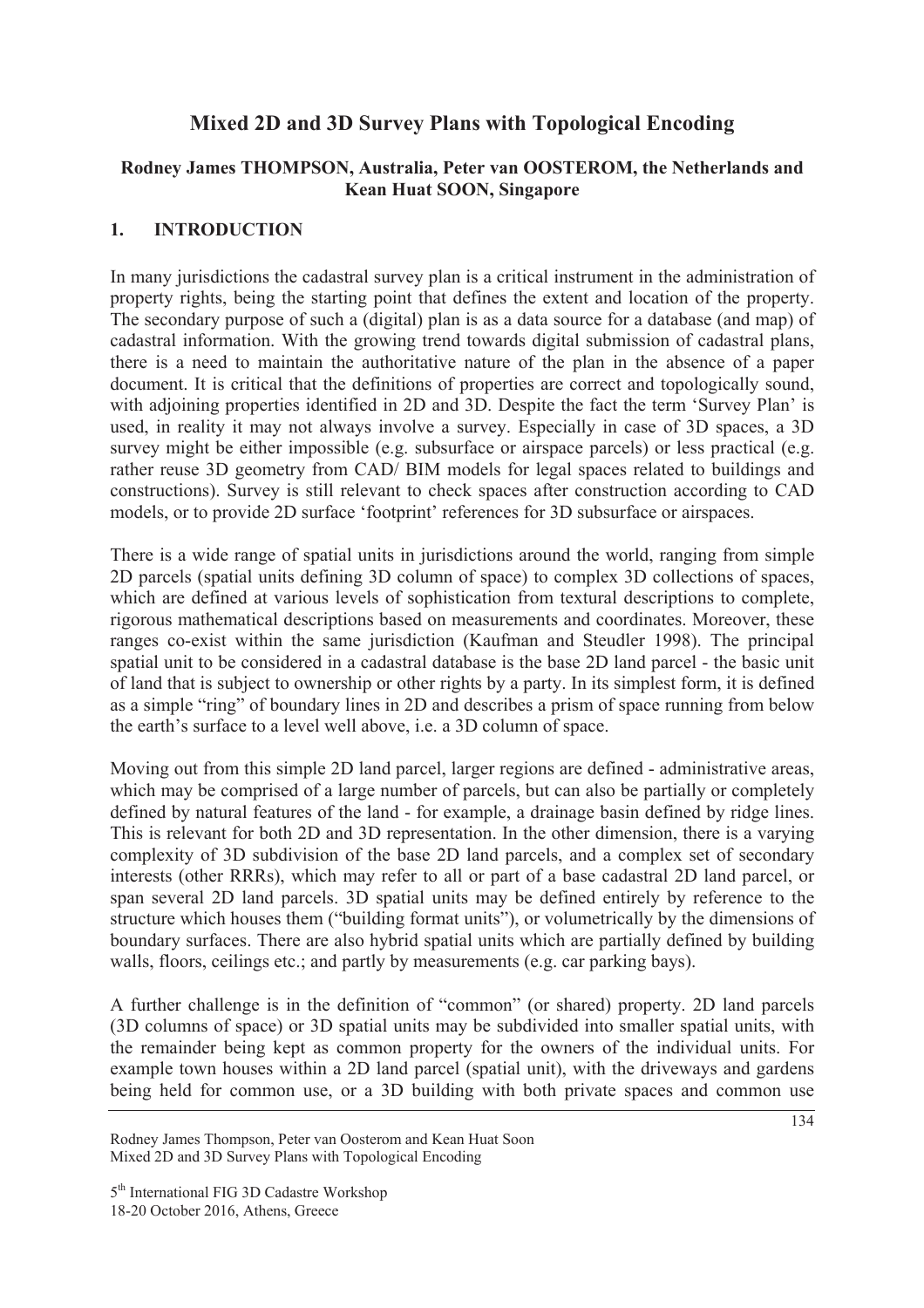spaces for the elevators, foyer etc.. This has led to the adoption of multi-level schemes, with base 2D land parcels (3D columns of space) being subdivided into volumetric spatial units; which are in turn further subdivided into individual units. Another example, a building may be placed on a base parcel, leaving property in common. It can be subdivided into volumetric spatial units for different classes of units (commercial, residential, etc.), leaving common property for entrance, elevators, etc. The volumetric spatial units can then be subdivided into individual units, with common property for the use of these unit owners (but not for owners of units in other volumes). It should be noted that when a volumetric unit is excised from a 2D parcel, the common property left will be partially unbounded: to the bottom, to the top, and possibly to the sides.

The Land Administration Domain Model (LADM) provides for all of these levels of complexity (Lemmen 2012, ISO-TC211 2012), and it has been shown by (Thompson et al, 2016) that a mixed representation allows a relatively simple encoding of the full range of cadastral spatial units. The latter paper, however does not address the issue of topological encoding of such a mixture of spatial units. The issues involved in encoding a survey plan (as distinct from a cadastral database) include some extra complexity. If the survey plan is to be the official and authoritative definition of a set of spatial units, to be used as the basis for recording interests (RRRs), it must be definitive. That is to say, it must carry the legal definition of the parcel. As such, it is unacceptable to represent a curve or curved surface by a polygonal approximation in a digital plan.

This paper explores the practicality of topologically encoding spatial units in a way that highlights their 2D extent (as typically represented on maps, survey plans and existing cadastral databases), while fully defining their extent in the third dimension. The suggested method uses a form of mixed-dimensional topological encoding (sharing boundary definitions between spatial units) that is simple and efficient in space requirements. It prevents problems of accidental overlap between spatial units in 3D, while providing a data source for a mixed 2D / 3D digital cadastral database without redundancy or inconsistency.

This paper discusses the expressions of topological encoding for the purposes of survey plan representations, including the questions of curved surfaces, (partly) unbounded spatial units, grouping and division of 2D and 3D spatial units ('hierarchy'). It is suggested that this approach can be extended to the cadastral database itself, including the requirement to maintain a historical record of the spatial unit structure (lineage).

In what follows, Section 2 discusses the concept of survey plans and the research on topology for cadastral data. Section 3 outlines the basic principles of encoding for 2D and 3D spatial units with topology. Section 4 demonstrates the complexity of such encoding in a real use case and Section 5 shows the representation in LandXML. Finally, Section 6 concludes the paper with summarizing the main results and indicating future work.

Rodney James Thompson, Peter van Oosterom and Kean Huat Soon Mixed 2D and 3D Survey Plans with Topological Encoding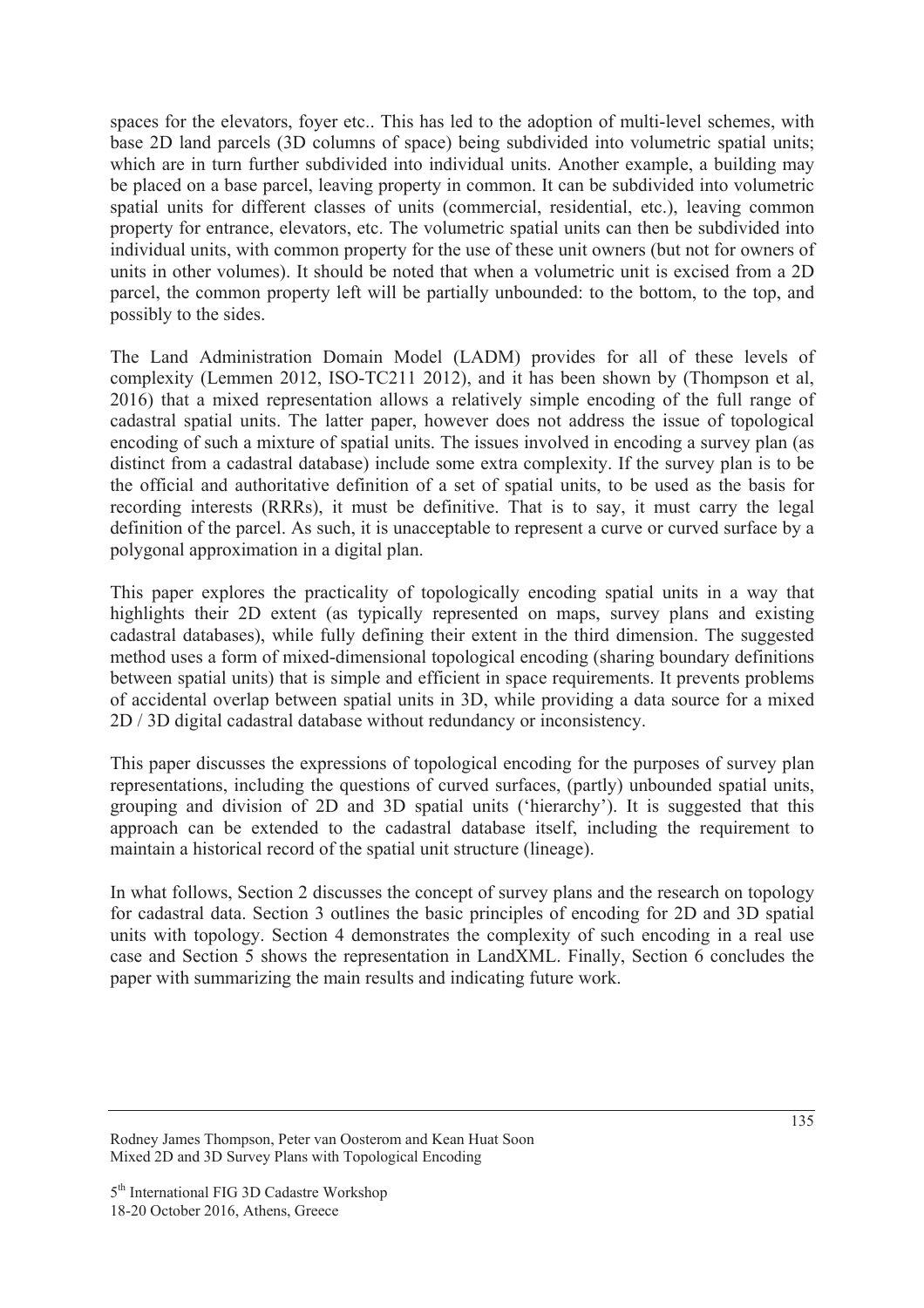## **2. BACKGROUND**

This section first elaborates the purpose and role of the survey plans in the context of land administration. Next, the importance of topology in a cadastral database is reviewed.

## **2.1 Survey plans**

Typically, cadastral jurisdictions separate the administration of land "Rights Responsibilities and Restrictions" (RRR) into the action of defining the piece of land on a "Survey Plan" and the RRR and parties involved on a Title document (as in the case of the Torrens Titling System) or Deed document. Despite the fact that the term 'Survey Plan' is used, in reality it may not always involve a survey in the conventional sense. Many types of technology are used, particularly where 3D spatial units are involved (e.g. laser scanner), to produce a combination of sketches, tabular data and measurements that serve the purposes to which a survey plan are put.

As an instrument to determine land interests, the survey plan becomes a legal document that defines the exact extents of the interest in question. This requires that it carries strong and valid metadata such as who, when, how and under what authority it was made. It must be unambiguous and definitive, and becomes the ultimate authority defining the extent and location of the interest. New or changed spatial units on survey plan should not intrude the neighbouring unchanged spatial units. The requirement to be definitive, for example means that if a spatial unit has curved surfaces in its boundary, the plan must carry that as a definition. It is not acceptable to approximate curves with straight lines and planar facets. It may be acceptable for a sketch on the plan to be produced by faceting, but the plan must contain the intelligence that the boundary is curved, with the definition of that curvature.

When the time comes for a property to be redefined (by subdivision for example), a new plan of survey may be required. The surveyor who is tasked with the re-survey will make use of all existing surveys in the area to locate, confirm and re-instate the existing spatial unit before beginning the process of redefinition. Thus all historic plans of survey must be available on request to support this action. Further, there must be features, monuments, permanent marks, measurements, etc. recorded on the plan to assist the surveyor in a definitive identification. Although a prospective buyer of a spatial unit may elect to have it re-surveyed for identification purposes, it is still important that a non-technical person is able to understand a plan. If assured that any encroachments, secondary interests or other important issues are identified, and the spatial unit is identified in relation to other properties and landmarks, and is properly dimensioned, the owner or potential buyer knows exactly what they are dealing with.

The essential information carried on a survey plan is typically collected into a database to provide a multiple use cadastral database. Uses for this include: an index to the properties to give an overview of land subdivision; a background map for other assets such as street furniture; visualisation of 3D subdivisions; and many more.

Traditionally, a survey plan was a paper document, which was reassuring in that it carried seals and signatures, and was suitable for long term archive and storage. However in this

Rodney James Thompson, Peter van Oosterom and Kean Huat Soon Mixed 2D and 3D Survey Plans with Topological Encoding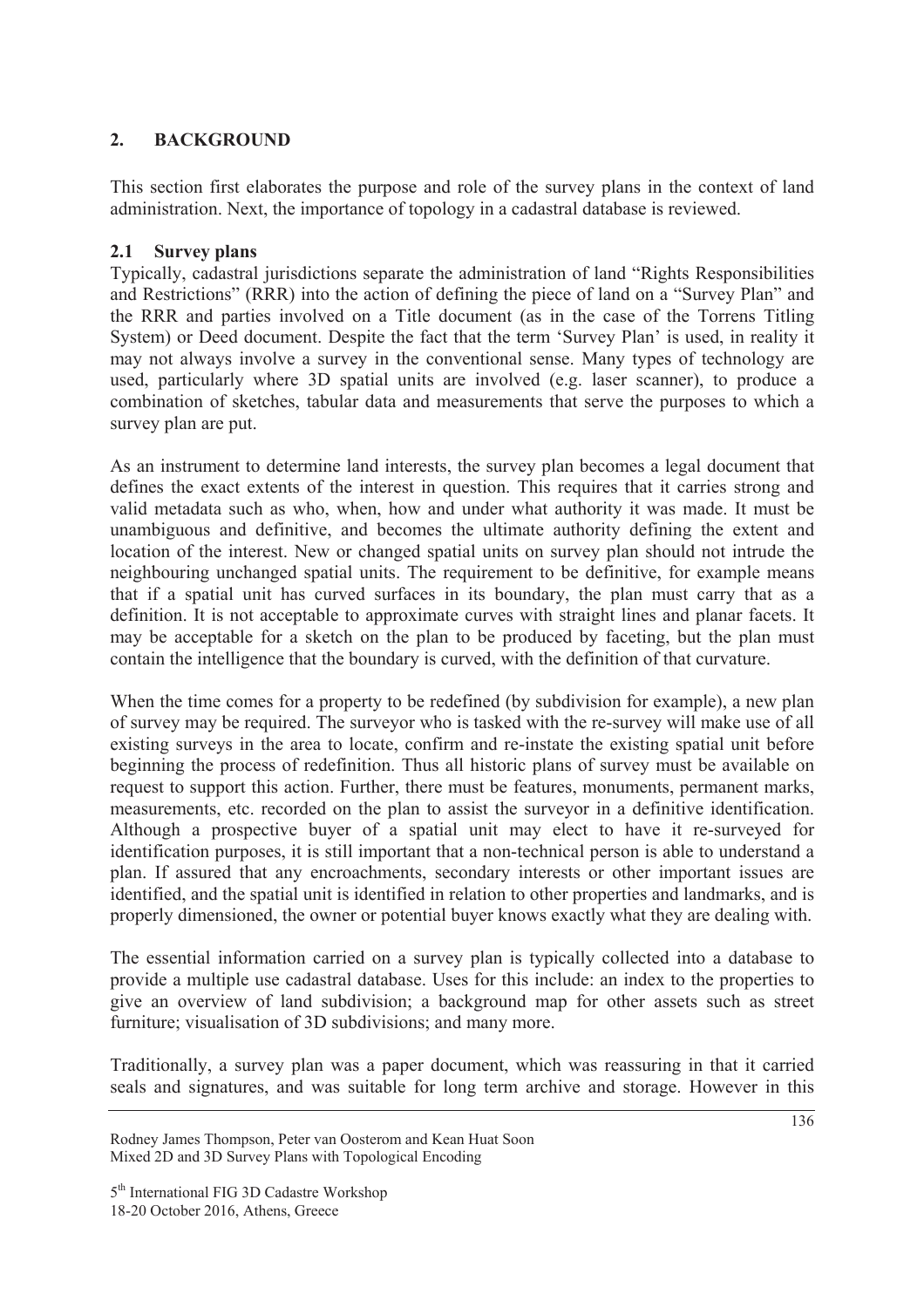form, it was clumsy as a data source, especially when the preparation of these paper documents started to be a computer process. Recently there has been an effort to switch to digital plans, containing, in structured and semantically enriched manner, the spatial and measurement data. This has not changed the fundamental requirements of the survey plan as noted above. In addition, the move to 3D spatial units has led to a much greater complexity of the plans - needing to carry elevation diagram and/or isometric views to make the geometry comprehensible. In Singapore, New Zealand and Australia, the LandXML format (LandXML 2016) has been chosen to transport digital plans.

### **2.2 Topology in cadastral data**

The 2D spatial unit has a special place in a cadastre. Often there is an identifiable "base layer" of 2D spatial units (implying 3D prisms) which comprises a complete, non-overlapping coverage of the jurisdiction. With the scarcity and value of land in modern cities, there is a strong trend to subdivision into explicit 3D spatial units. Typically, a 3D spatial unit which is to be associated via RRR with a party (person etc.) will be a closed volume, with a complete and well defined boundary (shell), but each time a closed volume is defined within a 2D spatial unit, it leaves a 3D "object" (a prism with a cavity). There is no volume to be determined for such a remainder spatial unit as it has an undefined top and bottom.

Alternatively, 3D spatial units may be defined, not by measurements but by the references to walls and floors/ceilings in a building that encloses them. There may be sketches on the plan of their location within the building, but the sketch is not the definiton of the extents of the spatial unit (and may not have any measurements marked). In Queensland and Singapore, these do not have volumes defined, but are defined to have a certain floor area.

There has been considerable discussion on the subject of topological encoding of cadastral data in 2D over the years (van Oosterom et al 2002, Hoel et al 2003, Louwsma 2003). One major advantage of the topological approach is the reduction in redundant storage of linework. There are different types of topology - from the simple single layer complete nonoverlapping coverage, to the multi-layer with topological connections maintained between levels. In practice, a cadastral database needs to accommodate multiple levels of data ranging from the simple property spatial unit, aggregated into administrative regions, and subdivided into 3D spatial units and into secondary interests (such as easements).

Figure 1 gives a rough schematic of the sub and super-sets of a basic spatial unit. Administrative areas may not consist of an integral number of whole spatial units, and secondary interests may span more than one base spatial unit.

It has been shown (de Hoop et al 1993) such partial hierarchies can be accommodated in 2D, with the decision to use a number of single valued vector map (SVVM) layers, or alternatively more tightly as a multi valued vector map (MVVM). Similarly, such SVVM or MVVM's could be defined in 3D. This is a question of balancing consistency against complexity. Integrating multiple levels in a MVVM enables the reuse of boundaries needed at two or more levels (good for consistency), but also causes some geometry fragemetation in other cases.

Rodney James Thompson, Peter van Oosterom and Kean Huat Soon Mixed 2D and 3D Survey Plans with Topological Encoding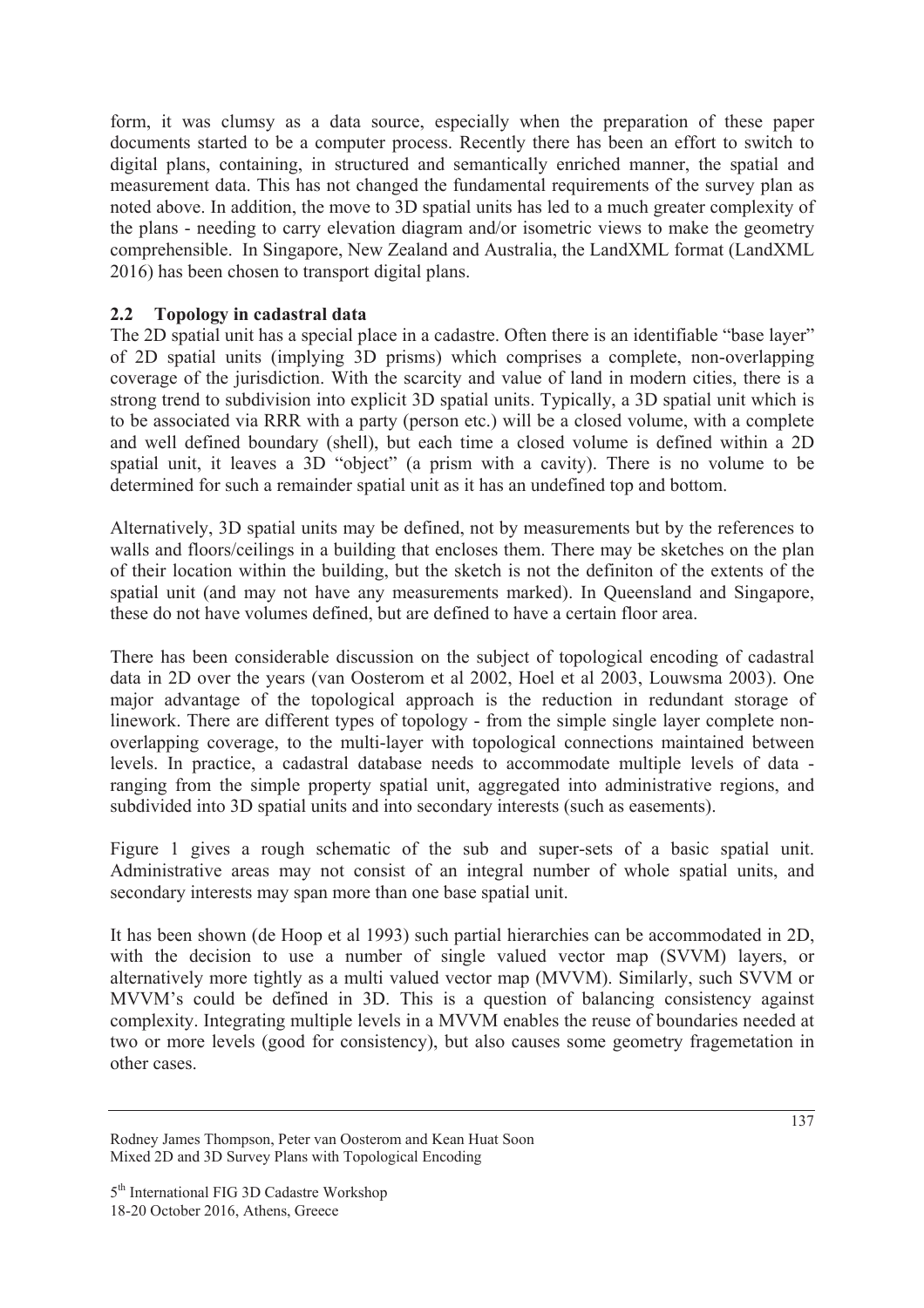

**Figure 1. A rough "hierarchy" of spatial units** 

The question of extending the principle of topological encoding to 3D has been covered in detail, and in several ways, but always with the aim of a true 3D coverage - where all objects are volumetric (Ledoux et al 2007, Boguslawski et al 2009). By contrast, it has been shown that the vast majority of 3D cadastral parcels are relatively simple (Thompson et al 2015), and savings can be made by using that fact (Thompson et al 2016).

# **3. TOPOLOGICAL ENCODING FOR 2D AND 3D SPATIAL UNITS**

In this section the topological encodings for the following three representations are presented: 2D Cadastral Spatial Units, Simple 3D Spatial Units, and Complex 3D Spatial Units.

# **3.1 2D cadastral spatial units**

2D topology can be encoded by representing cadastral boundaries as line strings, with encoding for the "left" and "right" base cadastral units. For example, a "winged edge" structure (Baumgart 1972) can be extended to include non-base spatial units by including additional left/right encodings for non-base 2D spatial units (administrative areas, secondary interests, easements etc). This is the approach taken to develop a 2D topologically encoded multi-layer Cadastral database such as the Netherlands Kadaster with left and right references at multiple-levels: parcel, cadastral section, and municipalities (Van Oosterom 2000).

For a mixed 2D/3D cadastral database, the 1D linestrings in 2D space that are used to define the cadastral boundaries are re-interpreted as 2D face strings in 3D space (as defined in the LADM) (Lemmen et al 2010). This does not change the database representation at all, adding nothing to the storage requirements because the storage of a LA\_BoundaryFaceString is simply as a 1D linestring in 2D space.

Rodney James Thompson, Peter van Oosterom and Kean Huat Soon Mixed 2D and 3D Survey Plans with Topological Encoding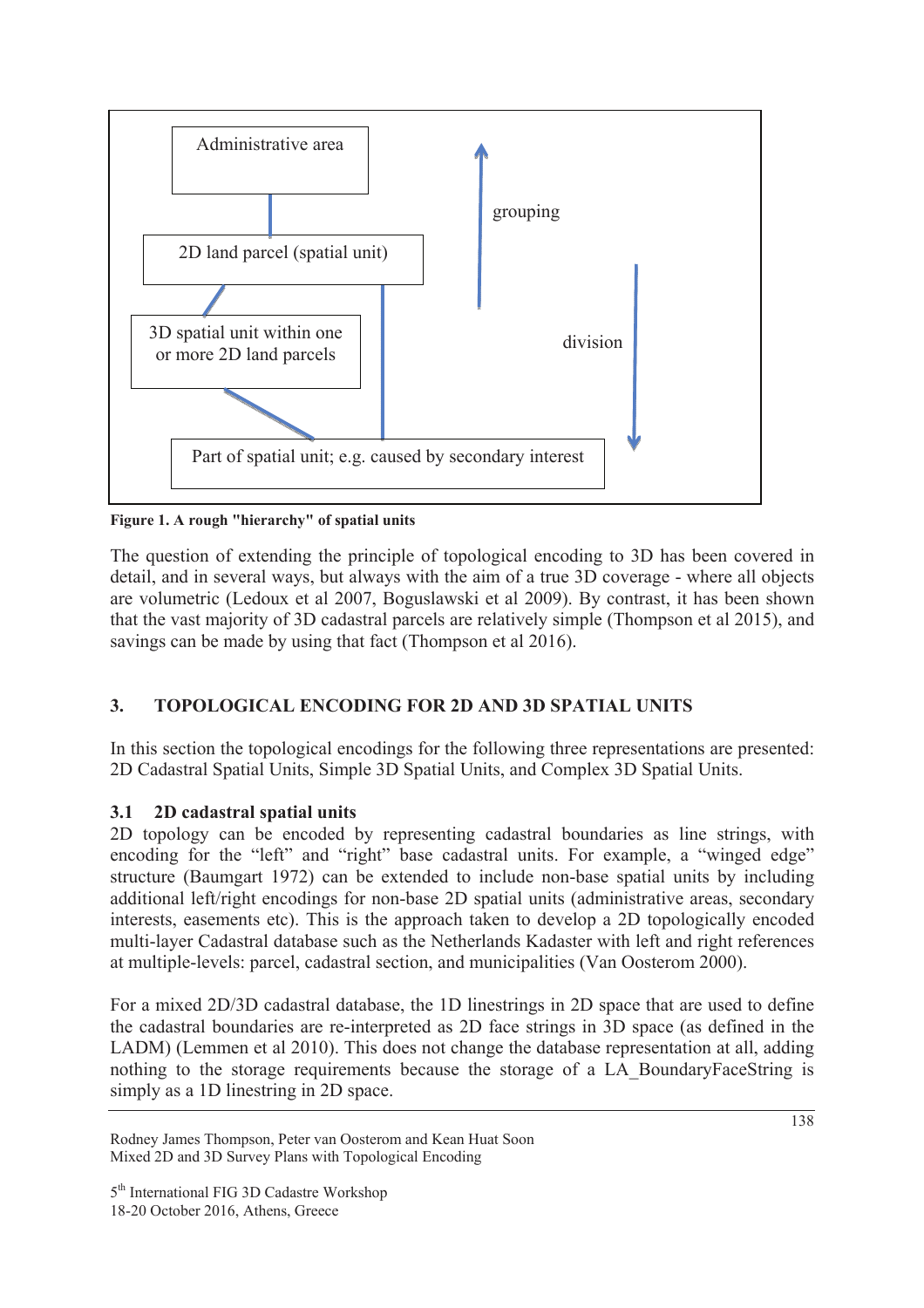

**Figure 2. Interpreting a line string topological boundary as a LA\_BoundaryFaceString** 

To illustrates this, let us consider Figure 2 as an example of a multi-valued-vector-map style encoding. InFigure 2:

- i. Line segment *a* has Lot 25 and Easement C on **left**; Lot 26 on **right;**
- ii. Line segment *b* has Lot 25, Easement B and C on **left**; Lot 26 and Easement A on **right**;
- iii. Line segment *c* has Lot 25 and Easement B on **left**; Lot 26 and Easement A on **right;**
- iv. Line segment *d* has Lot 25 on **left**, Lot 26 on **right;**
- v. Line segment *e* has Lot 25 on **left;** (therefore, Lot 25 is defined as being on the left of Line segments *a,b,c,d,e,f,g,h,i,j*).

The 2D spatial units are "converted" into 3D spatial units by replacing each line segment in their boundary by a face running from  $-\infty$  to  $+\infty$ , and passing through the endpoints. The inside of any face is that side from which it appears to be clockwise, so that the same definitions apply, with the words "on left" replaced by "inside", and "on right" with "outside".

## **3.2 Simple 3D spatial units**

The simplest of the 3D spatial units are those bounded by planar surfaces - the "Polygonal Slice" and the "Above/Below Elevation" (Thompson et al 2015) spatial units (see Figure 3 for example). These are delimited above and/or below by surfaces - usually horizontal. Only slightly more complex, are the volumes bounded by vertical faces, and with a well-defined top and bottom surface, which are not per se exactly horizontal (therefore the triangulation of these surface in the example of Figure 3). In either of these cases, the storage mechanism is to define the face strings as above - delimiting the footprint of the spatial unit, and the top and bottom as surfaces defined by one or more polygonal faces (curved faces will be discussed later). These faces may be shared with adjoining spatial units in 3D.

Rodney James Thompson, Peter van Oosterom and Kean Huat Soon Mixed 2D and 3D Survey Plans with Topological Encoding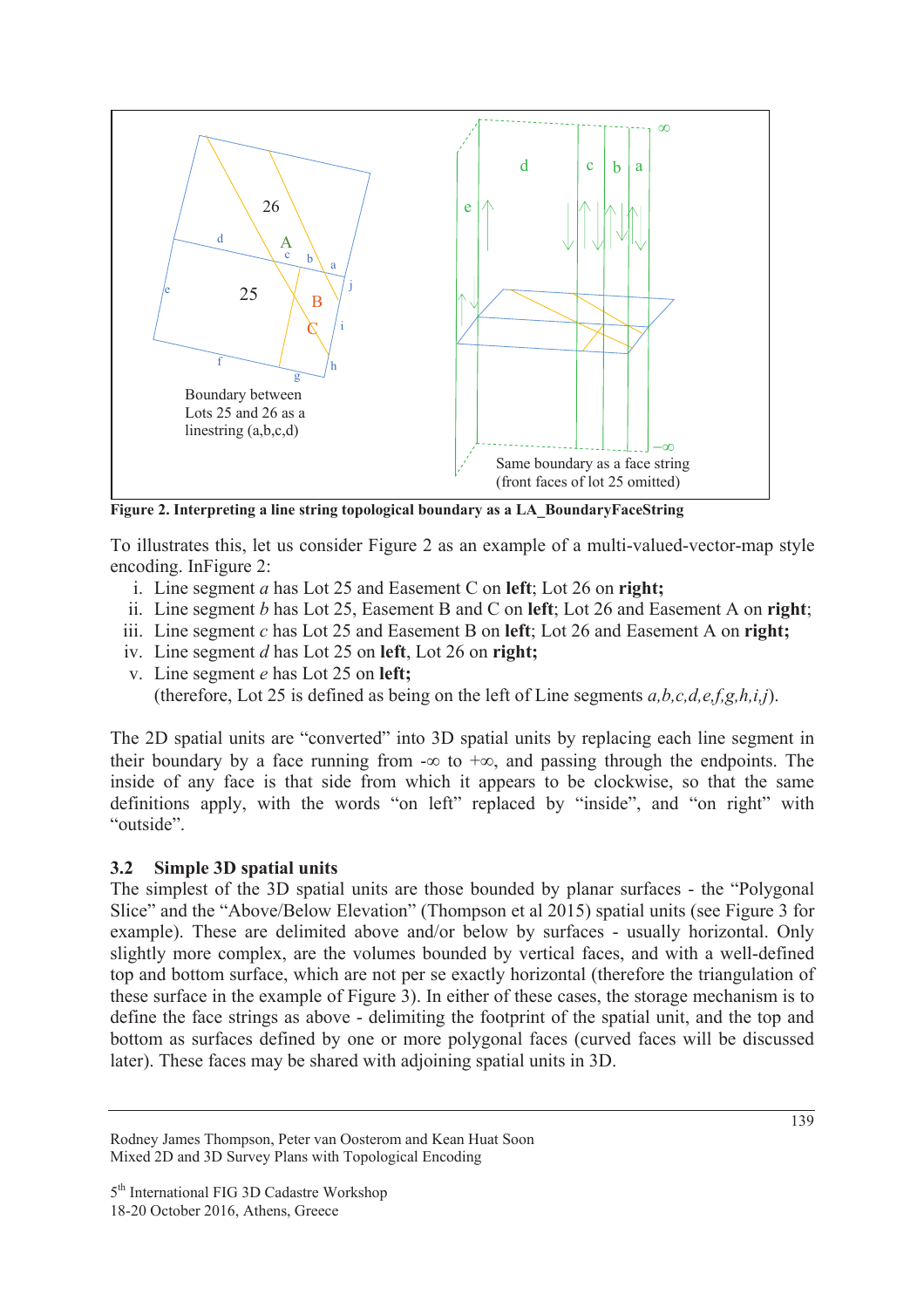

**Figure 3. A simple 3D (underground) spatial unit with vertical walls, but with non-horizontal top and bottom** 

The example in Figure 3 is clearly well catered for in this approach, where the top and bottom have been triangulated to ensure the planarity of all facets. The case in Figure 4 is slightly more complex, because the top and bottom surfaces include some vertical faces which are not part of the outer boundary face strings. These are stored as faces as part of the top or bottom surface, but a simple algorithm allows them to be omitted from the encoding process.

In the common case, where a number of 3D spatial units are defined one above the other (as in the case of units in a tall building), they often share a common footprint, and a top surface of one unit can serve as the bottom of the one above. This is achieved as in the case of boundary face strings by linking a face to the spatial unit inside (from which the face polygon seems clockwise), and to the spatial unit outside (from which it is anticlockwise). For example, if the floors of a building are stored as faces, anticlockwise when viewed from above, they will link to the spatial unit below *inside*, and the spatial unit above *outside*.

Rodney James Thompson, Peter van Oosterom and Kean Huat Soon Mixed 2D and 3D Survey Plans with Topological Encoding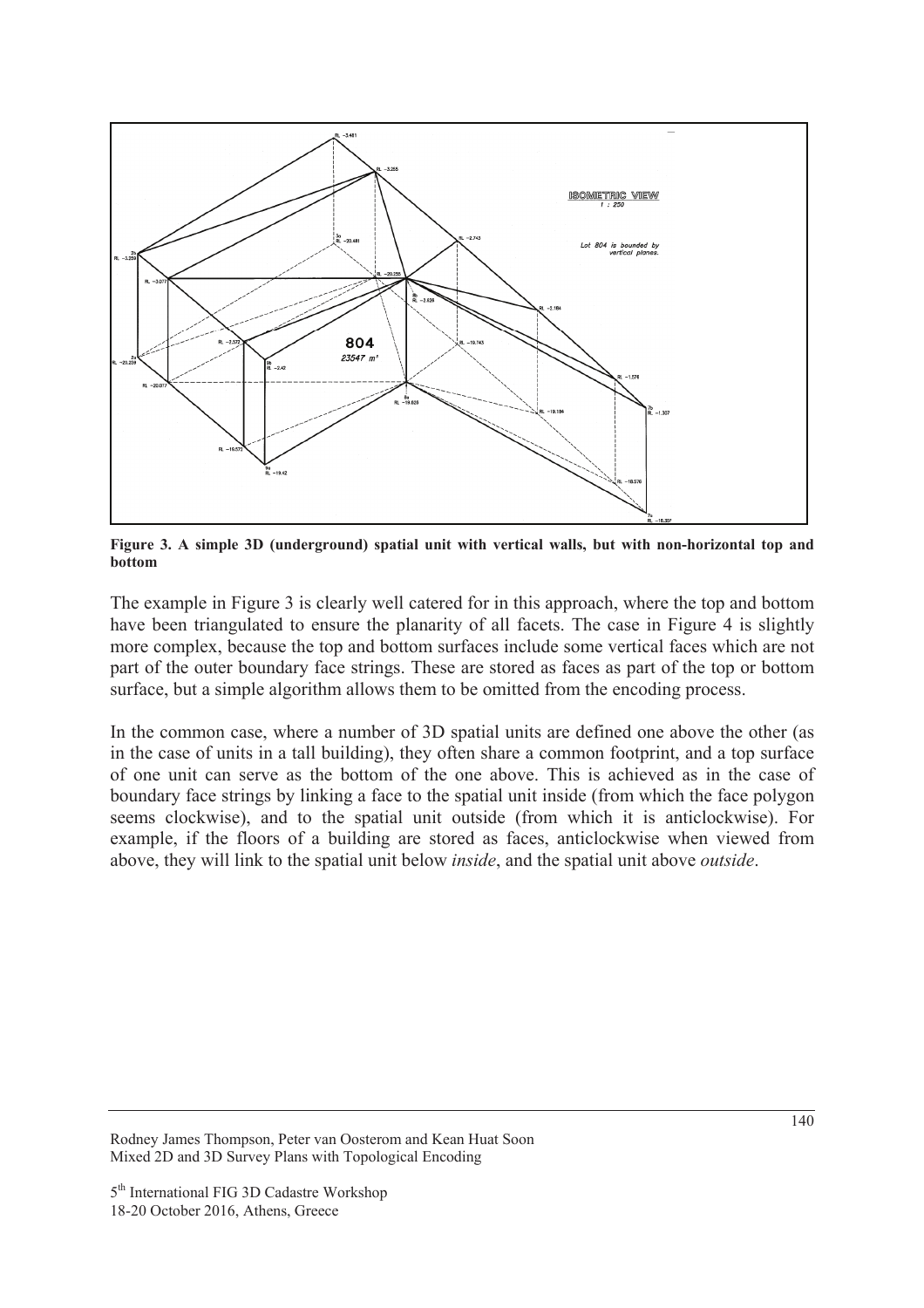

**Figure 4. This spatial unit can fairly readily be decomposed into a "footprint" of vertical walls, and well defined sets of faces defining the top and bottom** 

#### **3.3 Complex 3D spatial units**

This is the most generic situation, which is not using the face string to define 3D Spatial Units, as boundaries have arbirary origination and might even be curved. These Spatial Units are relatively rare, and in some cases, this proposed storage scheme may require more storage space for consistency with the topological encoding than would the conventional 3D polyhedron stored as a set of faces. However, having the 1D line string in 2D space is still usefull as it can be applied to depict the footprint of the 3D spatial unit on the traditional 2D cadastral map.



**Figure 5. Complex spatial unit in the shape of a pyramid** 

In the case shown in Figure 5, the face strings a, b, c, d do not add anything to the definition of the pyramid - which is fully defined by faces e, f, g, h, i, but do provide the consistency that permits the database to be viewed as a 2D repository, by simply accessing the boundary face strings as linestrings (Thompson et al 2016). This is a small cost for a significant advantage.

This storage schema does not depend on the concept of a top surface and a bottom surface - it is only described in these words for clarity. Where there is no clear separation, the set of faces

Rodney James Thompson, Peter van Oosterom and Kean Huat Soon Mixed 2D and 3D Survey Plans with Topological Encoding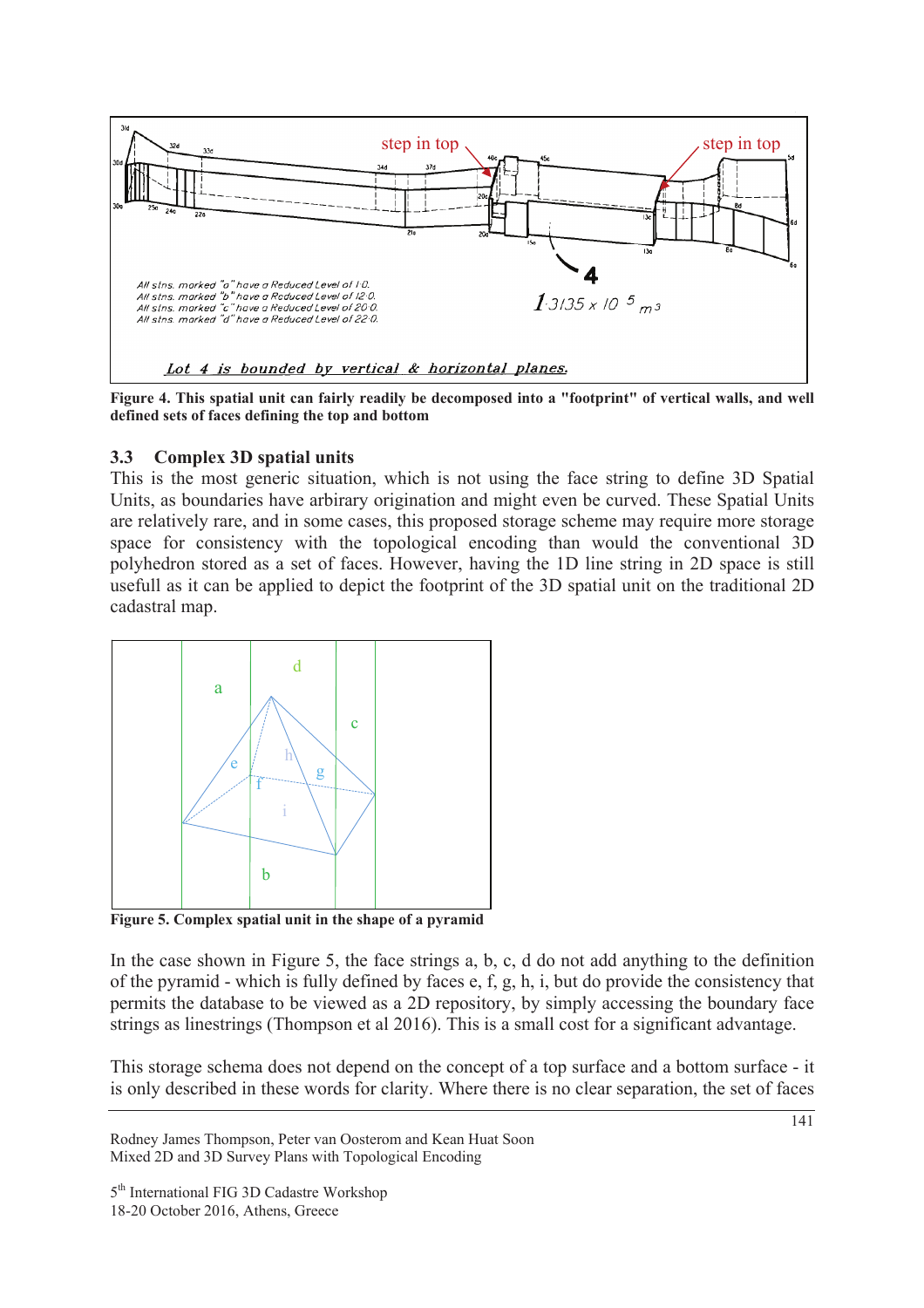is sufficient as long as the correct orientation of the faces is maintained. Further, if in the survey plan there are multiple 3D spatial units defined, then faces of neighboring spatial units are also shared. Again, this is realized by using references to the shared elements, i.e. the shared faces.

#### *Curved surfaces*

Several jurisdictions, as in Queensland or the Netherlands, permit curved boundary lines, and curved boundary surfaces in the definition of cadastral spatial units. As mentioned before, where a spatial unit boundary is defined as curved, the plan must record the details of that curve. While approximating this with short lines and facets is acceptable and often necessary for presentation, the definition in a survey plan is the legal situation. As an example, LandXML is used in a number of jurisdictions (ICSM 2011), and does have some options to define curved lines and surfaces. In practice, the commonly used curves can be accommodated in LandXML (circular arcs, cylindrical faces, conic faces), but not spherical/elipsoidal surfaces or elliptical lines.

LandXML has 1D primitives (Line, Irregular line, etc.) and 3D primitives (VolumeGeom), but no explicit 2D primitive that can be used in the definition of a "Parcel" (spatial unit). The only geometric elements available within the Parcel element are Center (a point), CoordGeom (collection of line, curve, and/or spiral elements) and VolumeGeom. An assumption is made that a CoordGeom that closes defines a surface, and that if any of the CoordGeom elements are curved, then the simplest curved surface that passes through those lines is intended. For example, in Figure 6, the definition of the two volumes would be identical in LandXML, but the simplest - A would be inferred. This cannot be said to provide a truly unambiguous definition of the spatial unit.



**Figure 6. Encoding curved surfaces in LandXML** 

The storage of spatial units with curved boundaries is identical to that for conventional planarfaced or linear faced spatial units, however the processing is more complex. It must be remembered that the curve of intersection of two simple curved surfaces can be complex to determine (Abdel\_Malek et al 1996). Note that the footprint boundary face strings may or may not need to be curved to define a volume with a curved surface.

Rodney James Thompson, Peter van Oosterom and Kean Huat Soon Mixed 2D and 3D Survey Plans with Topological Encoding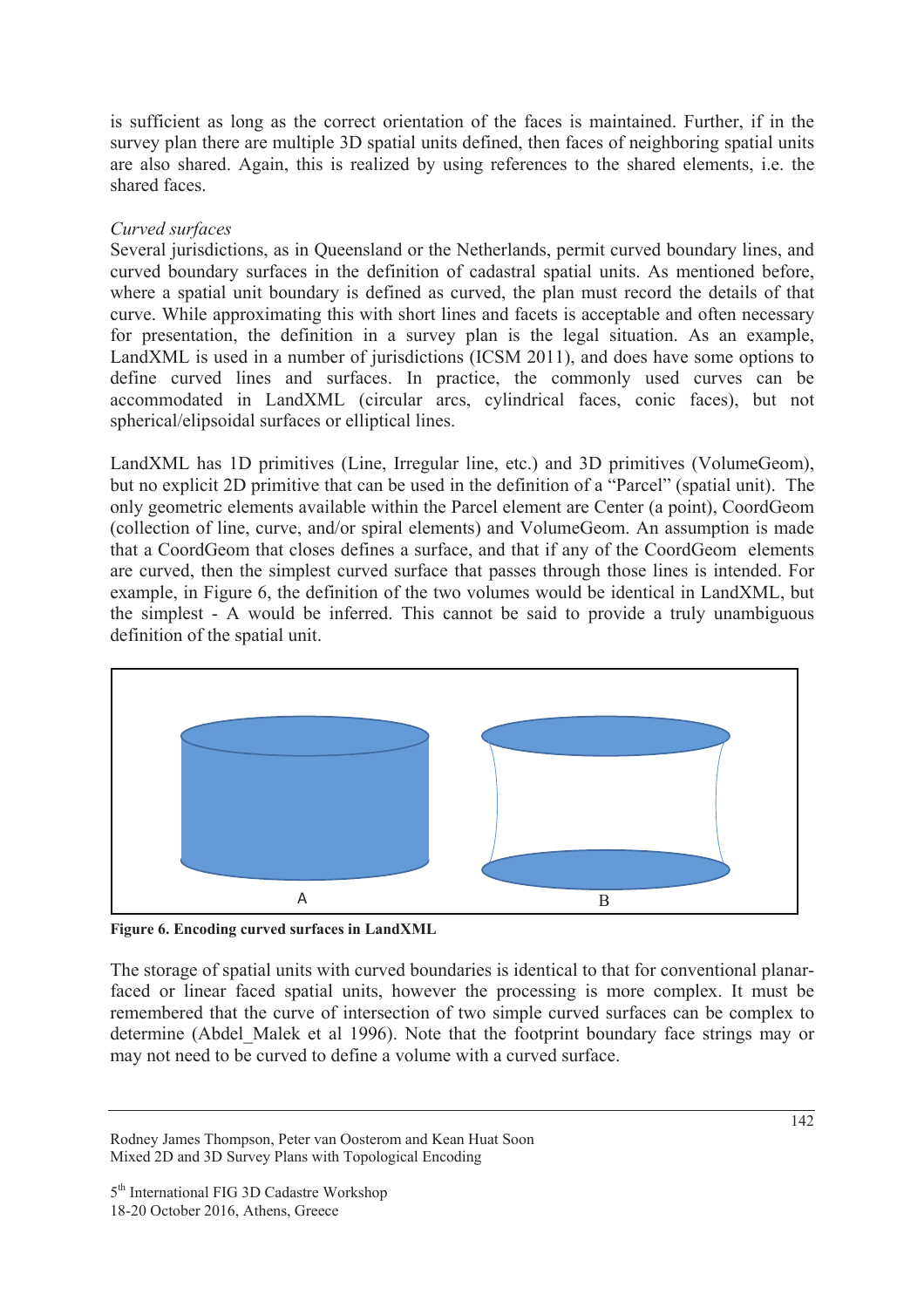#### **4. REAL WORLD CASE APPLYING THE TOPOLOGICAL ENCODING**

This section discusses a real world use case to demonstrate topological encoding. The case consists of a partially unbounded spatial unit with development where a tunnel (3D spatial unit) has been created underneath**.** 

As shown in Figure 7, initially, the spatial unit was a simple 2D lot with 4 sides, adjoining other lots on two sides, and road on the other. When the tunnel was put through below it, the volume was excised from it below the ground, leaving a remainder lot unbounded above and below. The Queensland survey regulations require that each land parcel affected must be provided with a new plan which defines the surface lot and the volumetric lot. This plan becomes the point of definition for both the surface lot and the subterranean.

After the subdivision shown in Figure 7, the database would contain the following entries in the face strings and faces tables (

Table 1 and





**Figure 7. The original surface parcel, and the subsurface parcel being excised. Lines (face strings are labelled in uppercase, faces in lowercase)** 

| Table 1. Face strings (lines, shown in uppercase) (directions as shown by arrows in Figure 7), note the           |  |
|-------------------------------------------------------------------------------------------------------------------|--|
| multi-coding of left references at lines D, E, and F: at base layer level (Lot 10), but also for the footprint of |  |
| the 3D spatial unit $(Lot 210)$                                                                                   |  |

| Line | Left spatial $unit(s)$ | Right spatial unit(s) |
|------|------------------------|-----------------------|
| Α    | Lot $10$               | Road                  |
| B    | Lot $10$               | Lot 1/RP11181         |
|      | Lot $10$               | Lot 3/RP53643         |
| D    | Lot 10, Lot 210        | Lot 3/RP53643         |
| E    | Lot 10, Lot 210        | Road                  |
| F    | Lot 10, Lot 210        | Road                  |
| G    | Lot 210                |                       |

Rodney James Thompson, Peter van Oosterom and Kean Huat Soon Mixed 2D and 3D Survey Plans with Topological Encoding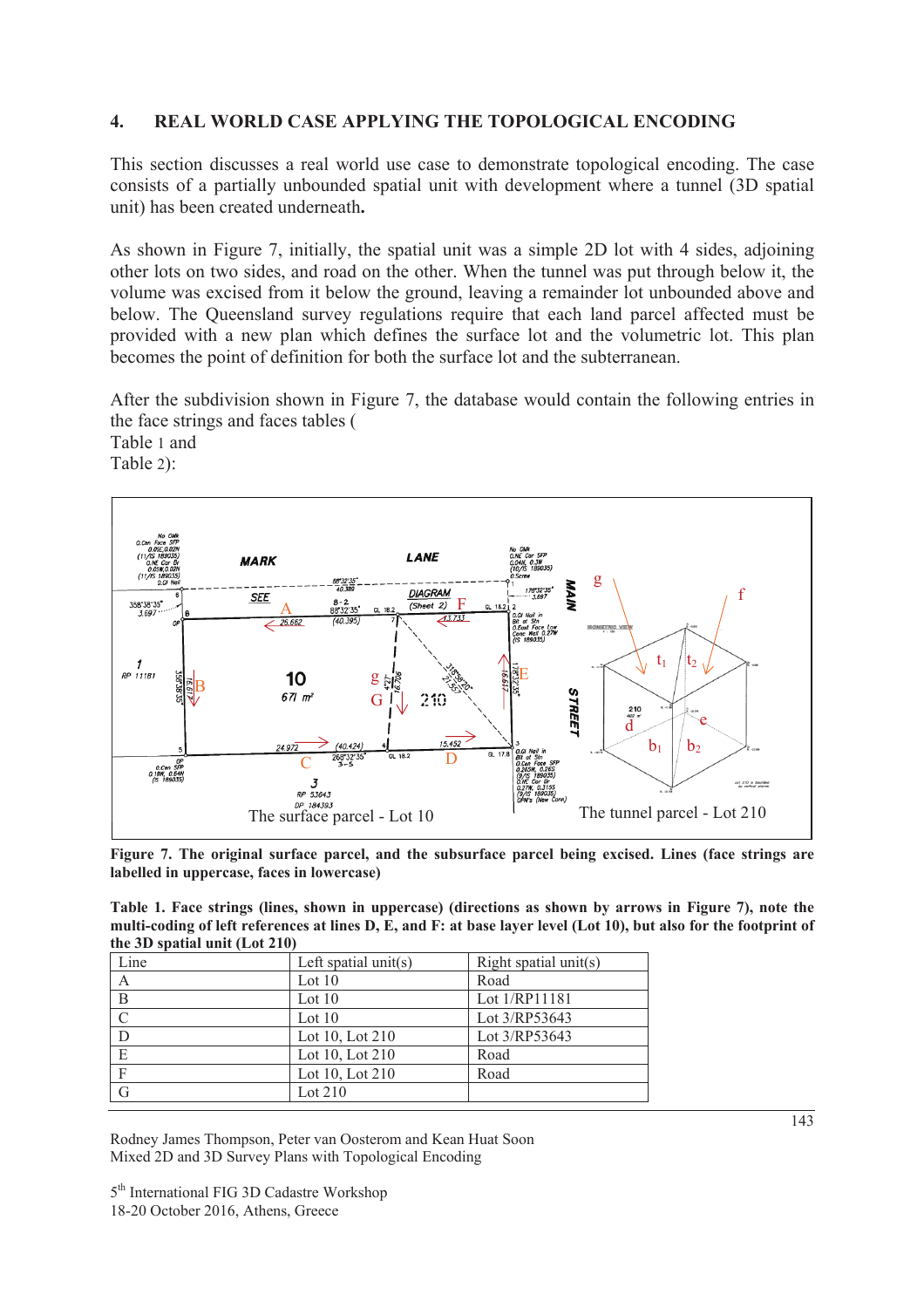| $\frac{1}{2}$ and $\frac{1}{2}$ and $\frac{1}{2}$ and $\frac{1}{2}$ are $\frac{1}{2}$ and $\frac{1}{2}$ and $\frac{1}{2}$ and $\frac{1}{2}$ and $\frac{1}{2}$ and $\frac{1}{2}$ and $\frac{1}{2}$ and $\frac{1}{2}$ and $\frac{1}{2}$ and $\frac{1}{2}$ and $\frac{1}{2}$ and $\frac{1}{2}$ a |                        |                         |  |
|-----------------------------------------------------------------------------------------------------------------------------------------------------------------------------------------------------------------------------------------------------------------------------------------------|------------------------|-------------------------|--|
| Face                                                                                                                                                                                                                                                                                          | Inside spatial unit(s) | Outside spatial unit(s) |  |
|                                                                                                                                                                                                                                                                                               | Lot $210$              | Lot $10$                |  |
| t <sub>2</sub>                                                                                                                                                                                                                                                                                | Lot $210$              | Lot $10$                |  |
| b <sub>I</sub>                                                                                                                                                                                                                                                                                | Lot $10$               | Lot $210$               |  |
| b <sub>2</sub>                                                                                                                                                                                                                                                                                | Lot $10$               | Lot $210$               |  |
| $\mathfrak{g}$                                                                                                                                                                                                                                                                                | Lot $210$              | Lot $10$                |  |

**Table 2. Faces (faces are shown in lowercase in Figure 7)** 

Note that there is no need to store faces *d*, *e*, *f*, as they can be generated from the face strings and the top and bottom surfaces, but face *g* is needed because it is a face of Lot 10.



**Figure 8. A new five-storey building was constructured on Lot 10** 

At a later date, a five story building was constructed on Lot 10, an easement (labelled as 'EMT A' In Figure 8) with its own geometry was put through the lot, and the road corner was truncated. This resulted in the creation of the building format plan but had no effect on the tunnel lot (Lot 210). Although Lot 210 is noted on the new plan, its definition is still provided by the previous plan, and the truncation of the corner does not apply to it (Figure 8). Lot 10 then becomes the base lot from which the building format lots are excised. Lot 10 is known from this time on as Lot CP (for Common Property) on the new plan. The tunnel parcel (Lot 210) is unchanged except for the splitting of the face strings (Figure 9). The resulted face strings and faces tables are illustrated in Table 3 and Table 4.

Rodney James Thompson, Peter van Oosterom and Kean Huat Soon Mixed 2D and 3D Survey Plans with Topological Encoding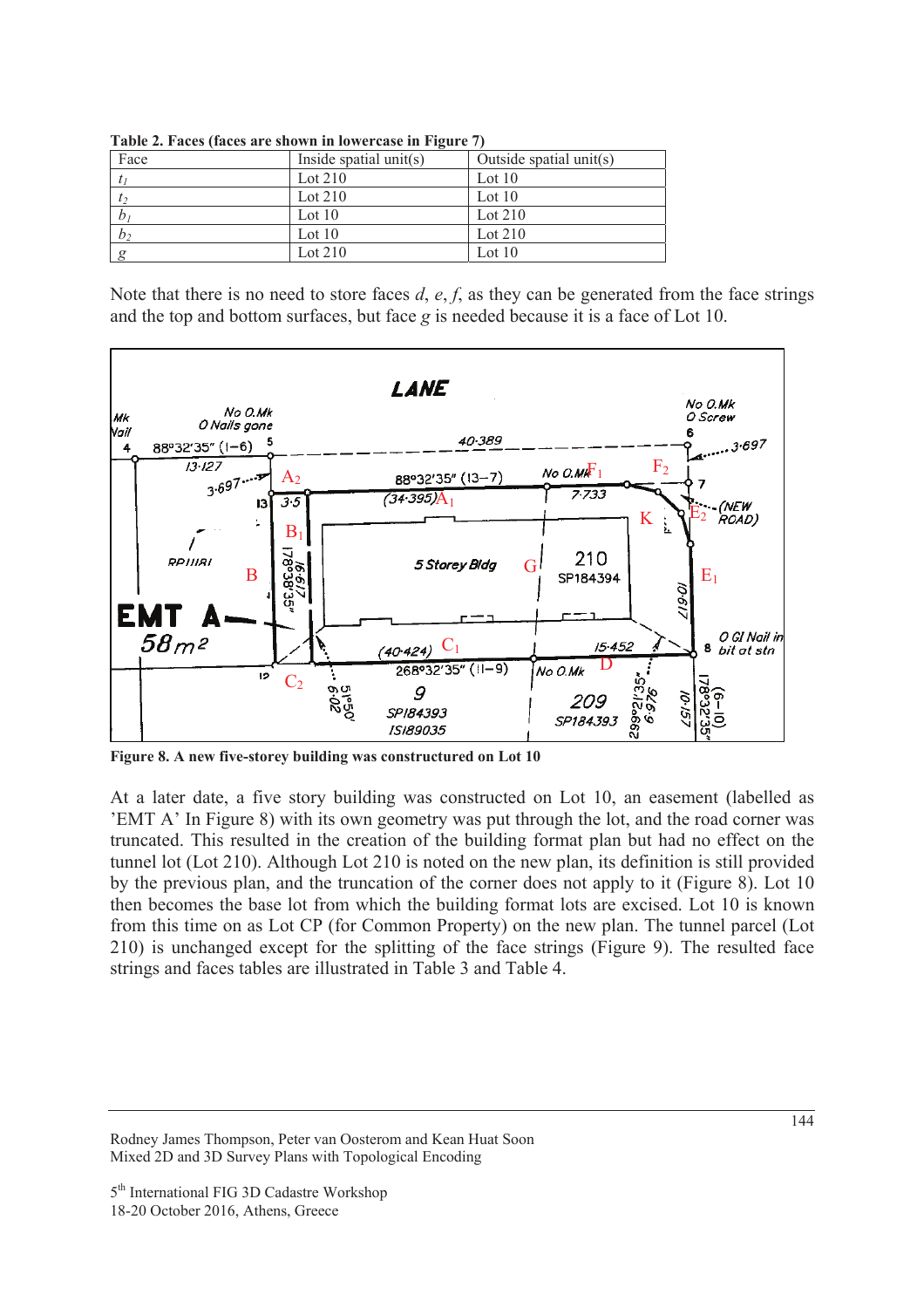

**Figure 9. Side view of result after corner truncation and definition of Easement A** 

| Table 3. Face Strings Table after splitting some existing lines (A, C, E, and F) and adding some new lines |
|------------------------------------------------------------------------------------------------------------|
| $(B1$ and K) to represent the new easement and the truncated road corner. Note the increased use of multi- |
| coding in the left and right references                                                                    |

| Line           | wang in the iere and right reference<br>Left spatial unit(s) | Right spatial unit(s)      |
|----------------|--------------------------------------------------------------|----------------------------|
| A <sub>1</sub> | Lot CP                                                       | Road                       |
| $A_2$          | Lot CP, Easement A                                           | Road                       |
| B              | Lot CP, Easement A                                           | Lot 1/RP11181              |
| $B_1$          | Easement A                                                   |                            |
| C <sub>2</sub> | Lot CP, Easement A                                           | Lot 9/SP184393             |
| $C_1$          | Lot CP                                                       | Lot 9/SP184393             |
| D              | Lot CP, Lot 210                                              | Lot 9 and Lot 209/SP184393 |
| $E_1$          | Lot $CP$ , Lot $210$                                         | Road                       |
| $\mathrm{E}_2$ | Lot $210$                                                    |                            |
| $\rm F_2$      | Lot $210$                                                    |                            |
| $F_1$          | Lot $CP$ , Lot $210$                                         | Road                       |
| G              | Lot $210$                                                    | Road                       |
| K              | Lot $10$                                                     | Road                       |

Rodney James Thompson, Peter van Oosterom and Kean Huat Soon Mixed 2D and 3D Survey Plans with Topological Encoding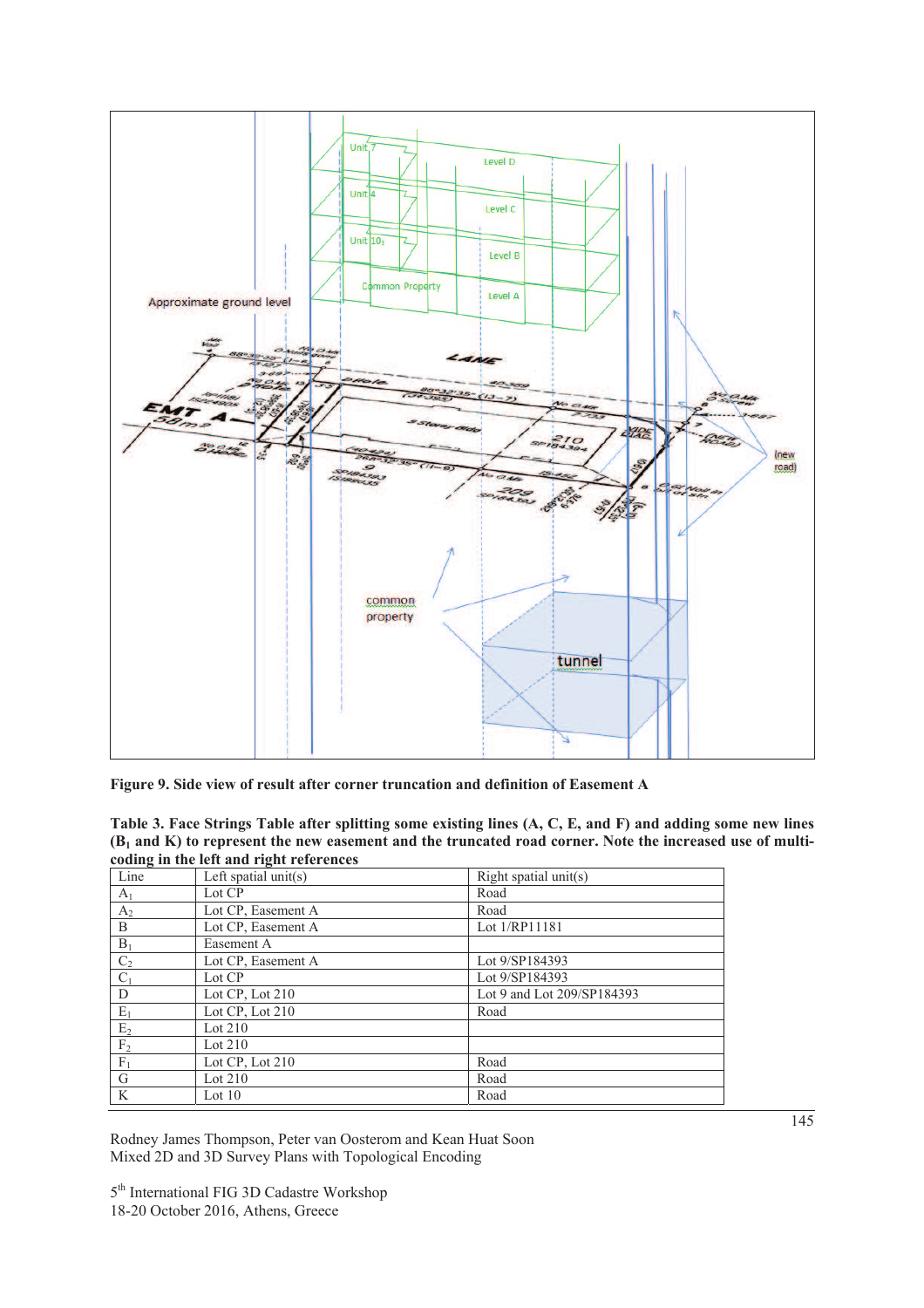| Face           | Inside spatial unit(s) | Outside spatial unit(s) |
|----------------|------------------------|-------------------------|
|                | Lot $210$              | Lot CP                  |
| l <sub>2</sub> | Lot $210$              | Lot CP, Road            |
| $b_i$          | Lot CP                 | Lot $210$               |
| b <sub>2</sub> | Lot CP, Road           | Lot $210$               |
|                | Lot $210$              | Lot CP                  |

**Table 4. Faces Table. Note that faces** *t2* **and** *b2* **are unchanged (remaining simple triangles) because the truncation of the corner of the surface parcel is not applied to the tunnel** 

Let us now look at the new Building Format plan. Figure 10 and Figure 11 show the details of Level B and Level C of the building, respectively. The corresponding face strings and faces tables are shown in Table 5 and Table 6.



**Figure 10. Detail of Level B of the building** 



**Figure 11. Level C of the building (emphasizing the reuse of lines L, M, N, P, Q at multiple levels in the building)** 

| Table 5. Additional Face Strings (with just the references show at Level B and C in building) |  |  |  |
|-----------------------------------------------------------------------------------------------|--|--|--|
|-----------------------------------------------------------------------------------------------|--|--|--|

|      | $\frac{1}{2}$ which is a contract of the state of $\frac{1}{2}$ (next $\frac{1}{2}$ and $\frac{1}{2}$ and $\frac{1}{2}$ and $\frac{1}{2}$ and $\frac{1}{2}$ and $\frac{1}{2}$ and $\frac{1}{2}$ and $\frac{1}{2}$ and $\frac{1}{2}$ and $\frac{1}{2}$ and $\frac{1}{2}$ and $\frac{1$ |                                |
|------|---------------------------------------------------------------------------------------------------------------------------------------------------------------------------------------------------------------------------------------------------------------------------------------|--------------------------------|
| Line | Left spatial unit(s)                                                                                                                                                                                                                                                                  | Right spatial unit(s)          |
|      | Unit 10 part 1, Unit 4                                                                                                                                                                                                                                                                |                                |
| M    | Unit 10 part 1, Unit 4                                                                                                                                                                                                                                                                |                                |
|      | Unit 10 part 1, Unit 4                                                                                                                                                                                                                                                                | Unit 10 part 2, Unit 10 part 4 |
|      | Unit 10 part 1, Unit 4                                                                                                                                                                                                                                                                |                                |
|      | Unit 10 part 1, Unit 4                                                                                                                                                                                                                                                                |                                |
|      |                                                                                                                                                                                                                                                                                       |                                |

Rodney James Thompson, Peter van Oosterom and Kean Huat Soon Mixed 2D and 3D Survey Plans with Topological Encoding

5<sup>th</sup> International FIG 3D Cadastre Workshop 18-20 October 2016, Athens, Greece

146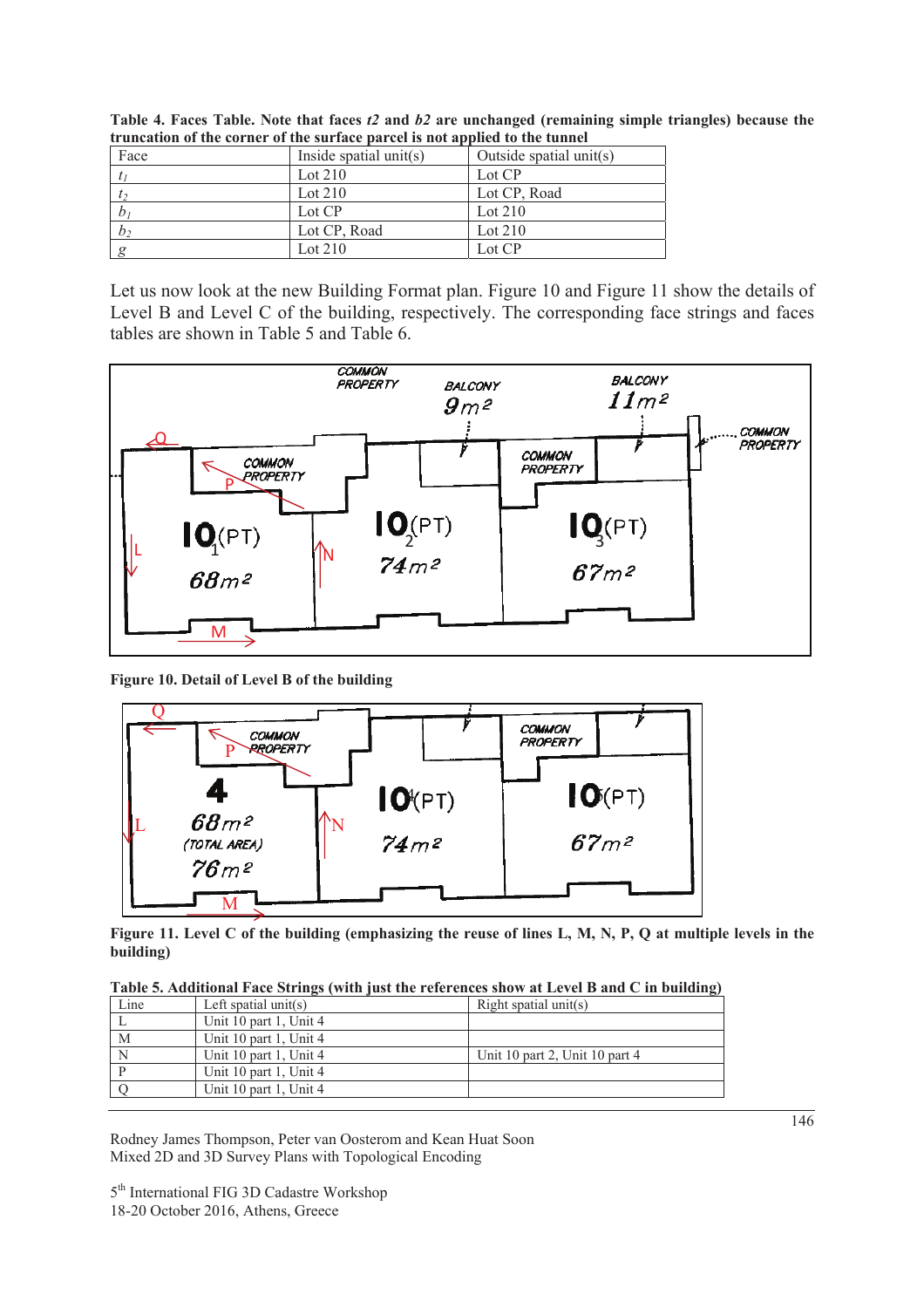#### **Table 6. Additional Faces (all horizontal)**

| Face               | Inside spatial unit(s)  | Outside spatial unit(s) |
|--------------------|-------------------------|-------------------------|
| bottom unit $10/1$ | Unit 10 part 1          | <b>Common Property</b>  |
| bottom unit 4      | Unit $4$                | Unit 10 part 1          |
| bottom unit 7      | Unit 7 (not in diagram) | Unit 4                  |

Note that for simplicity, this has omitted the void created by excising the units from the base lot (leaving common property). It would be a valid and useful approach to encode so - just recording that the common property is "base lot minus units 4, 7, 10 etc". If explicit storage of common property including voids is required, faces will need to be generated lying on face strings L, M, N, P, Q to become part of the definition of the common property (as was done in the case of face *g* in Table 2).

In the course of encoding topology, we have formulated a number of tables of faces and face strings. These tables are crucial to extract 2D and 3D objects.

#### *I) Extraction of 2D Objects*

To generate polygons, the face strings table is only needed. This can be done by extracting all lines with the object on the left, and reversing those lines with the object on the right (and forming rings with the selected lines). For example:

- Lot 10 prior to the new building being constructed: Lines A, B, C, D, E, F;
- Lot 210 (as 2D polygon): Lines D,  $E_1$ ,  $E_2$ ,  $F_2$ ,  $F_1$ , G;
- Lot CP after building: Lines A<sub>1</sub>, A<sub>2</sub>, B, C<sub>2</sub>, C<sub>2</sub>, D, E<sub>1</sub>, E<sub>2</sub>, F<sub>2</sub>, F<sub>1</sub>, G;
- Unit 4 (as 2D Polygon): Lines L, M, N, P, Q (which would also be the definition of Unit 10 part 1).

### *II) Extraction of 3D Objects*

To generate 3D objects, both tables are needed. One can extract all faces with the object on the inside, and reversing those faces with the object on the outside; plus all extracted face strings as above.

For example:

- Lot 10 prior to building: Face Strings A, B, C, D, E, F; Faces  $t_1$ (reversed),  $t_2$ (rev),  $b_1$ ,  $b_2$ ,  $g$ (rev);
- Lot 210: Face Strings D, E<sub>1</sub>, E<sub>2</sub>, F<sub>2</sub>, F<sub>1</sub>, G; Faces  $t_1, t_2, b_1$ <sub>(rev)</sub>, b<sub>2(rev)</sub>, g;
- Lot CP after building: Face Strings  $A_1$ ,  $A_2$ , B,  $C_2$ ,  $C_2$ , D,  $E_1$ ,  $E_2$ ,  $F_2$ ,  $F_1$ ,  $G$ ; Faces  $t_{1(rev)}$ ,  $t_{2(rev)}$ ,  $b_1$ ,  $b_2$ ,  $g_{(rev)}$ ;
- Unit 4: Face Strings L, M, N, P, Q; Faces bottom lot 4, top bottom lot  $7_{\text{(rev)}}$ .

#### **5. REPRESENTATION IN LandXML**

Figure 12 shows a sample of LandXML encoding for this case, Note some important points:

- The CoordGeom elements do not contain actual coordinates, but reference to point definitions by name (point numbers such as "12", "13", for 2D Points, "12a" for 3D).
- Only a small number of FaceStrings, Faces and Parcels have been encoded here.
- The Parcel element is overloaded, and is used for (amongst others) spatial units, faces, face strings, administrative areas, etc.
- $\bullet$  A convention is here assumed that a pclRef to a parcel name starting with a minus sign ("-") is taken as a link to the reverse of the boundary.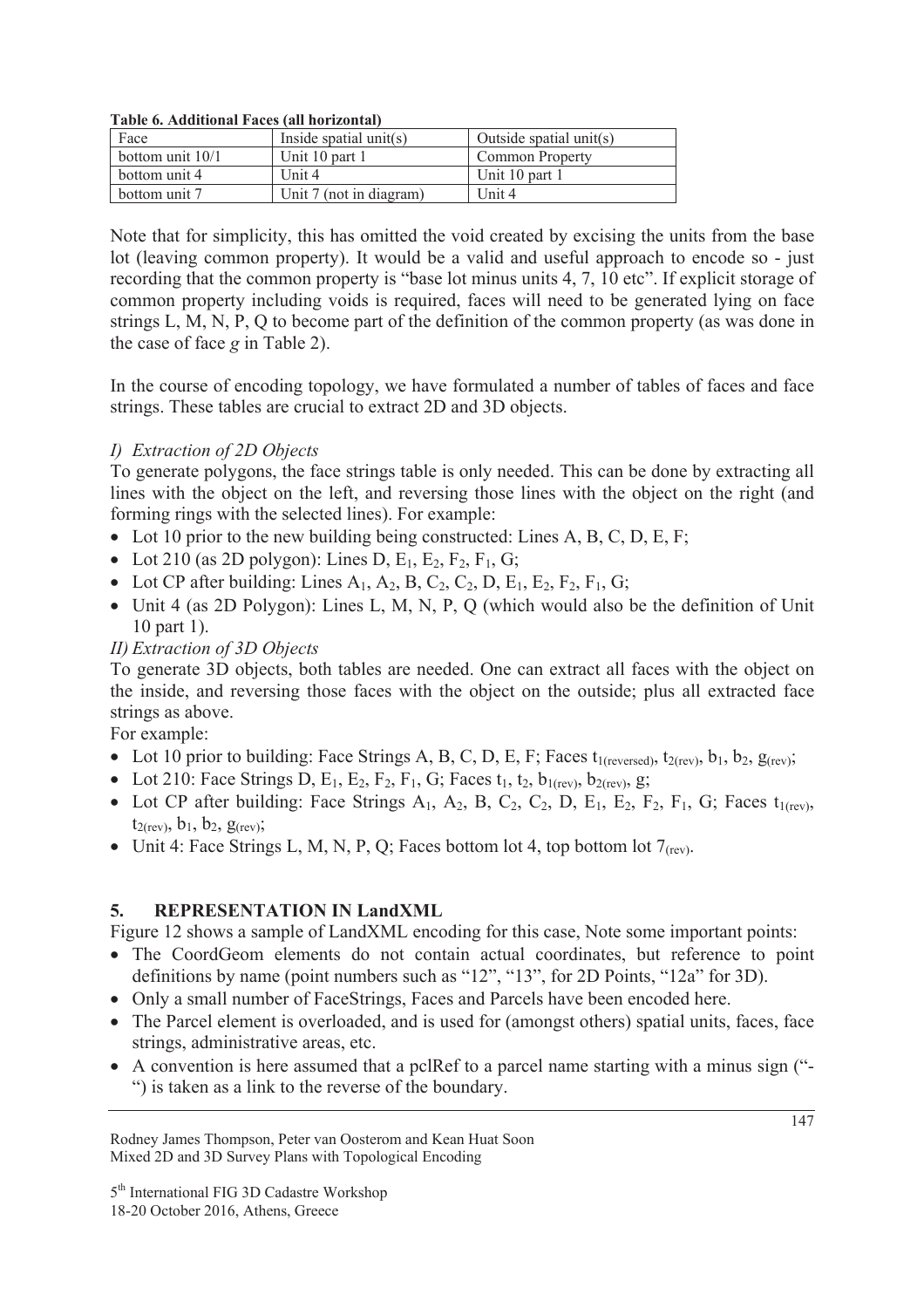- Face strings can be shared by units one above another (e.g. "L", "M", etc. shared between units 4, 10/1, 7 etc.
- Currently the 3D faces as specified by CoordGeom are permitted to consist of a list of point coordinates, with neighbouring faces containing duplicate point coodinates. A 'more topological' encoding of the faces is used here, based on refering to the points by name, and where points are shared by neighbouring faces (similar to the VRML/ X3D-like index set of points).

```
<Parcel class="FaceString" name="B"> 
   <CoordGeom><Line><Start pntRef="13"/><End pntRef="12"/></Line> 
           ...</CoordGeom> 
</Parcel> 
<Parcel class="FaceString" name="C2"> 
   <CoordGeom>...</CoordGeom> 
</Parcel> 
<Parcel class="FaceString" name="N"> 
   <CoordGeom>...</CoordGeom> 
</Parcel> 
... 
<Parcel class="Face" name="t2"> 
   <CoordGeom desc="Polygon3D">...</CoordGeom> 
</Parcel> 
<Parcel class="Face" name="Bottom Lot 10/1"> 
   <CoordGeom desc="Polygon3D">...</CoordGeom> 
</Parcel> 
... 
<Parcel class="Easement" name="A" parcelFormat="Standard"> 
   <Parcels> 
     <Parcel pclRef="B" /> <Parcel pclRef="C2" /> 
     <Parcel pclRef="B2" /> <Parcel pclRef="A2" /> 
   </Parcels> 
</Parcel> 
<Parcel class="LOT" name="4" parcelFormat="Volumetric"> 
   <Parcels> 
     <Parcel pclRef="L" /> <Parcel pclRef="M" /> 
     <Parcel pclRef="N" /> <Parcel pclRef="P" /> 
     <Parcel pclRef="Q" /> <Parcel pclRef="-Bottom Lot 10/1" /> 
     <Parcel pclRef="Bottom Lot 4" /> 
   </Parcels> 
</Parcel> 
<Parcel class="LOT" name="10/1" parcelFormat="Volumetric"> 
   <Parcels> 
     <Parcel pclRef="L" /> <Parcel pclRef="M" /> 
     <Parcel pclRef="N" /> <Parcel pclRef="P" /> 
     <Parcel pclRef="Q" /> <Parcel pclRef="Bottom Lot 10/1" /> 
     <Parcel pclRef="-Bottom Lot 7" /> 
   </Parcels> 
</Parcel> 
<CgPoint name="12" state="existing" oID="6636442" 
     pntSurv="boundary">2000 1000</CgPoint> 
<CgPoint name="13" state="existing" oID="6630143" 
     pntSurv="boundary">1999.891 1016.617</CgPoint>
```
**Figure 12. Sample of encoding in LandXML** 

Rodney James Thompson, Peter van Oosterom and Kean Huat Soon Mixed 2D and 3D Survey Plans with Topological Encoding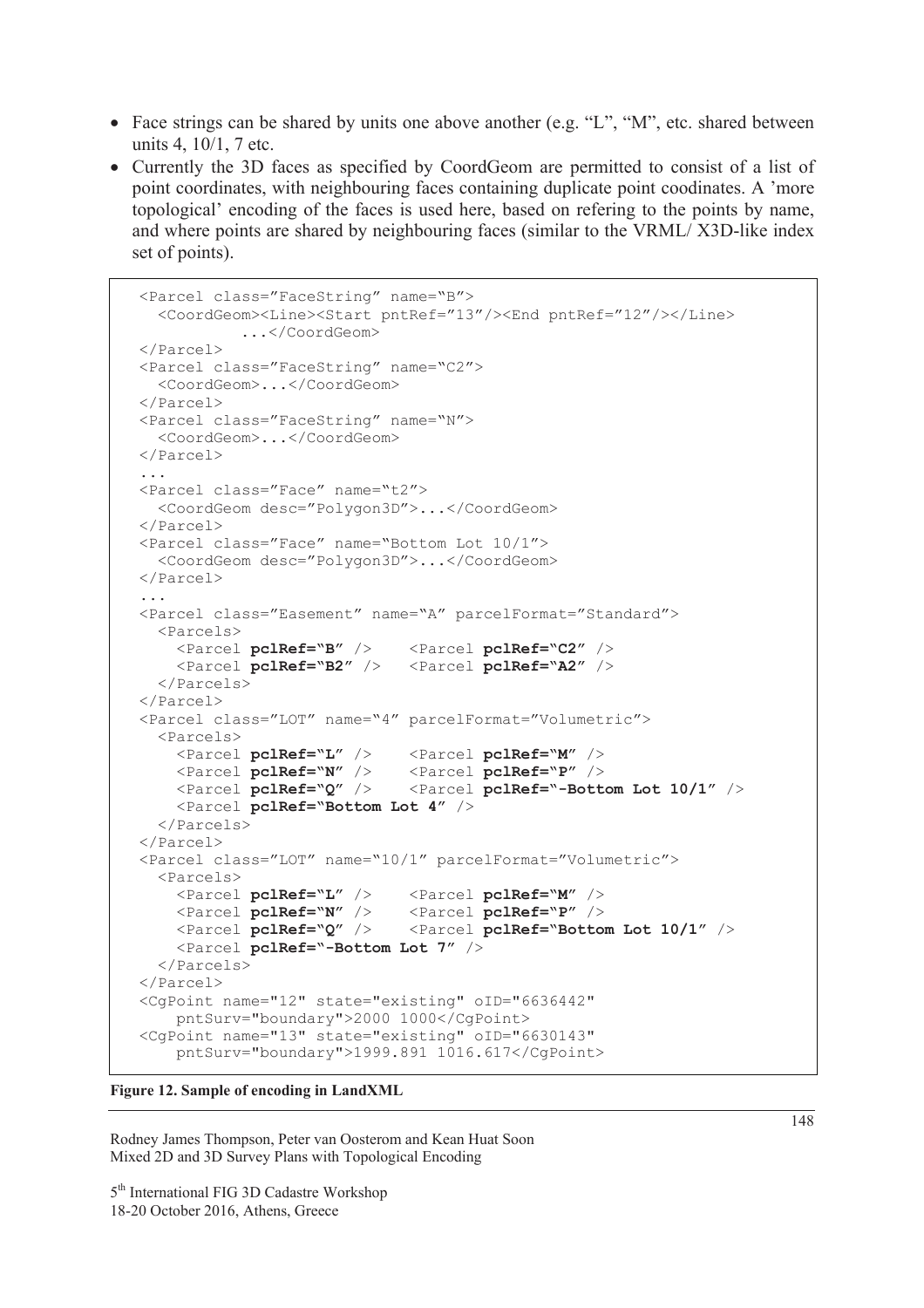#### **6. CONCLUSIONS AND FUTURE WORK**

#### **6.1 Main results**

This paper has presented a conceptual model applied to toplogy encoding of range of spatial units (2D, simple 3D, complex 3D). It supports elegant fusing of the 2D and the 3D representations with key role for the 1D line string in 2D space, which becomes a 2D face string in 3D space. Also, this line string is used to depict footprints of the 3D spatial units in traditional 2D cadastral maps. The further benefits of the proposed conceptual model and the topology encoding are: fitting to current cadastral survey practice, efficient encoding, explicit semantics on neighbors, reduction of redundancy, avoiding inconsistencies. The conceptual model for survey plans have been expressed in the language of the LADM. A multi-step actual real world example, is given and encoded according to this conceptual model in LandXML for exchange purposes, including the initial registration.

#### **5.2 Future work**

Future work includes investigating more types of 3D Cadastral parcels real world cases. It should be noted that in the future not all survey plans may orginate from surveys, but quite a number of them might results from design; e.g. BIM/IFC (Atazadeh etal, 2016). Also, here too the role of toplogy is of equal importance, and topology encoding from this source needs further investigations. Currently, in many legislations the survey plan (paper hard copy) is an official, legal document. The issue of the digital document being the official document needs further investigation (on aspects such as long term preservation, digital signatures, approvals, etc.). This is quite simular to the treatment of administrative legal documents (Deeds) in the Netherlands. The digital Deeds have become legal documents and are submitted via the ELAN system (Stolk and Lemmen, 2003). These digital deeds now form the large majority of submitted, approved and recorded legal adminstrative documents. Finally, it has been suggested in the introduction that a topology representation as proposed for the survey plans, could also be applied to the cadastral database. Future work should explore how this can be realized: integrating the topology island from the survey plan into the toplogy structure of the complete cadastral database. The ultimate goal is to integrate the survey data with the cadastral map data in an integrated database (van Oosterom et al 2011).

Rodney James Thompson, Peter van Oosterom and Kean Huat Soon Mixed 2D and 3D Survey Plans with Topological Encoding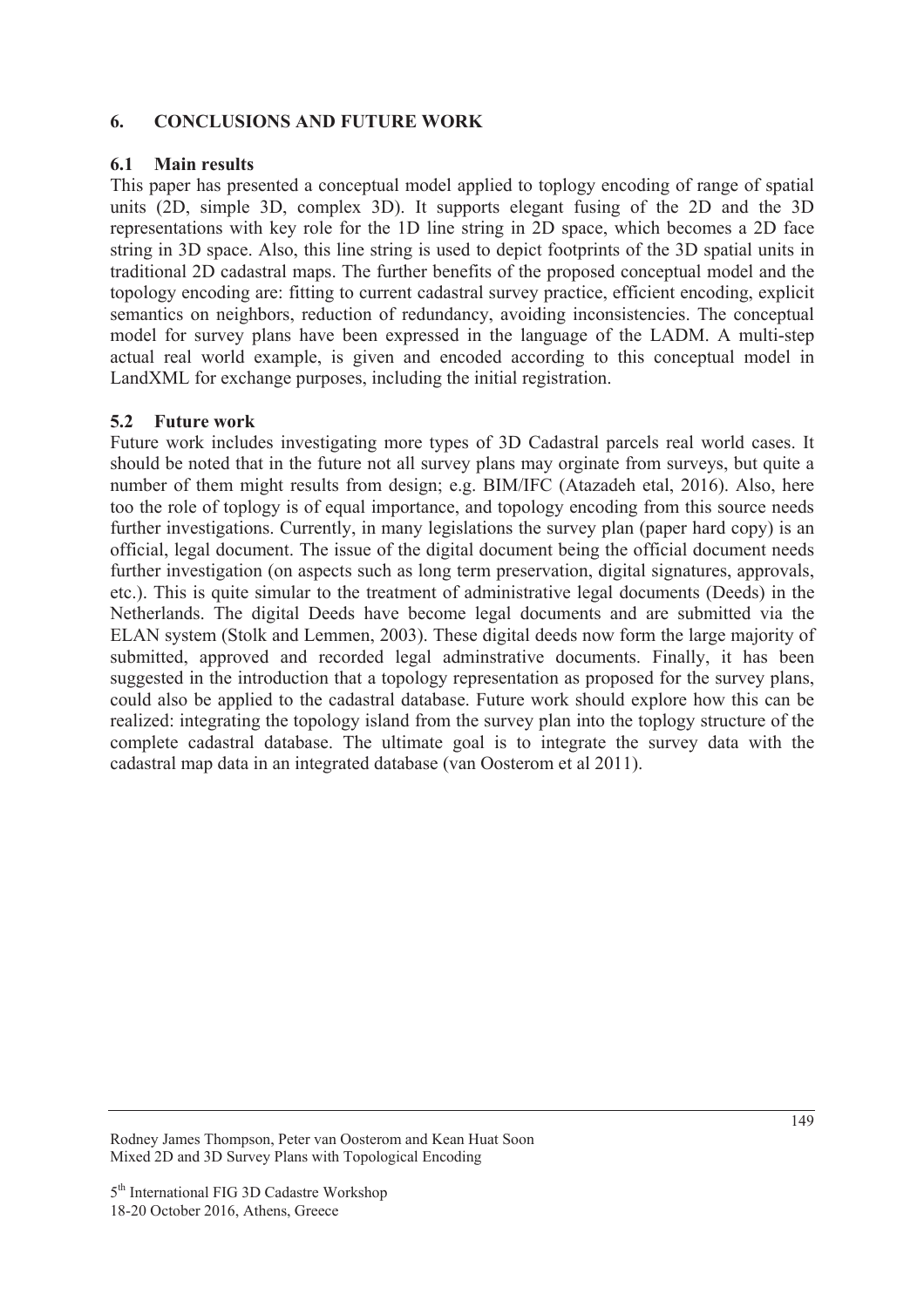#### **REFERENCES**

Abdel Malek, K. and Yeh, H.J. (1996). Determining intersection curves between surfaces of two solids, Publisher. Computer-Aided Design 28(6/7): 539-549.

Atazadeh, B., Kalantari, M., Rajabifard, A., Champion, T. and Ho, S. (2016). Harnessing BIM for 3D Digital Management of Stratified Ownership Rights in Buildings. In proceedings FIG Working Week 2016.

Baumgart, B. G. (1972). Winged Edge Polyhedron Representation. Stanfort Artificial Intelligence Project: 44, Document STAN-CS-72-320 Memo AIM-179, from http://www.dtic.mil/dtic/tr/fulltext/u2/755141.pdf.

Boguslawski, P. and Gold, C. (2009). Construction Operators for Modelling 3D Objects and Dual Navigation Structures. Lecture notes in goinformation and cartography: 3d Geoinformation Sciences, Part II. S. Zlatanova and J. Lee, Springer**:** 47-59.

de Hoop, S., van Oosterom, P. and Molenaar, M. (1993). Topological Querying of Multiple Map Layers. COSIT'93 European Conference on Spatial Information Theory. Italy**:** 139-157.

Hoel, E., Menon, S. and Morehouse, S. (2003). Building a Robust Relational Implementation of Topology. Submitted to the 8th International Symposium on Spatial and Temporal Databases.

ICSM (2011). ePlan Protocol LandXML Mapping. 12/08/2011, from https://icsm.govspace.gov.au/files/2011/09/ePlan-Protocol-LandXML-Mapping-v2.1.pdf. LandXML. (2016, April 2016). "LandXML.org." Retrieved Aug 2016, from www.landxml.org.

Ledoux, H. and Gold, C. (2007). Simultaneous Storage of Primal and Dual Three-Dimensional Subdivisions, Publisher. Computers, Environment and Urban Systems 31: 393- 408.

Lemmen, C., Van Oosterom, P., Thompson, R. J., Hespanha, J. and Uitermark, H. (2010). The Modelling of Spatial Units (Parcels) in the Land Administration Domain Model (LADM). FIG Congress 2010, Sydney, Australia.

Louwsma, J. H. (2003). "Topology versus non-topology storage structures.", from http://www.gdmc.nl/publications/2003/Topology\_storage\_structures.pdf.

Stolk, P. and Lemmen, Ch. (2003). Technical Aspects of Electronics Conveyancing. In proceedings of the 2nd FIG Regional Conference. Marrakech, Morocco, December 2-5, 2003.

Thompson, R., van Oosterom, P., Karki, S. and Cowie, B. (2015). A Taxonomy of Spatial Units in a Mixed 2D and 3D Cadastral Database. FIG Working Week 2015. Sofia, Bulgaria.

Rodney James Thompson, Peter van Oosterom and Kean Huat Soon Mixed 2D and 3D Survey Plans with Topological Encoding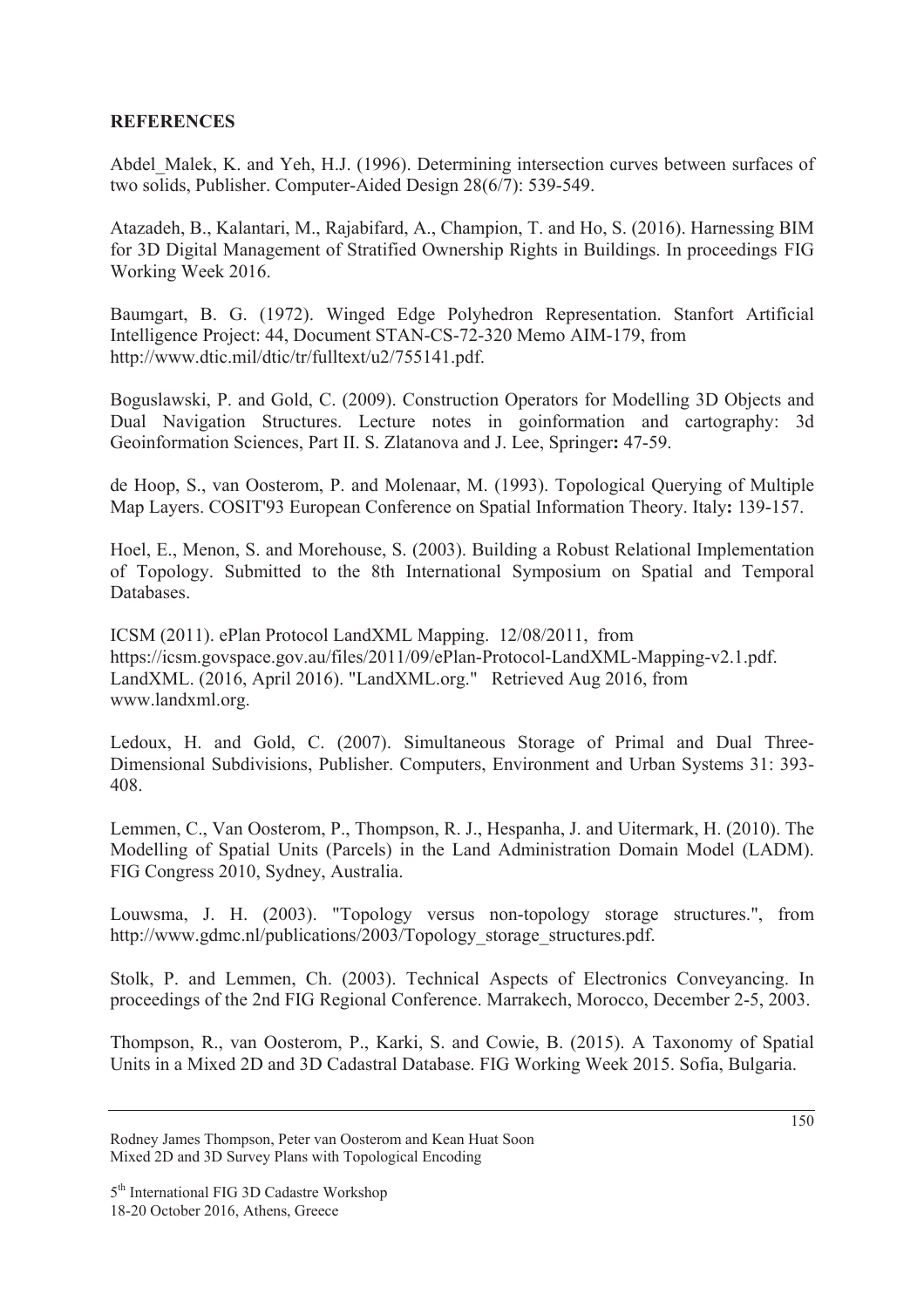Thompson, R. J., van Oosterom, P., Soon, K. H. and Priebbenow, R. (2016). A Conceptual Model Supporting a Range of 3D Parcel Representations through all Stages: Data Capture, Transfer and Storage. FIG Working Week. Christchurch NZ.

van Oosterom, P., Stoter, J., Quak, W. and Zlatanova, S. (2002). The Balance Between Geometry and Topology. 10th International Symposium on Spatial Data Handling, Ottawa, Canada, Springer-Verlag, Berlin.

van Oosterom, P. (2000). Research issues in integrated querying of geometric and thematic cadastral information (2), Technical report, Delft University of Technology, 33 pages.

van Oosterom, P., Lemmen, Ch., Uitermark, H., Boekelo, G. and Verkuijl G. (2011). Land Administration Standardization with focus on Surveying and Spatial Representations. In Proceedings of the ACMS Annual Conference Survey Summit 2011, San Diego, 2011.

### **BIOGRAPHICAL NOTES**

**Rodney James Thompson** has been working in the spatial information field since 1985. He designed and led the implementation of the Queensland Digital Cadastral Data Base, and is now advising on spatial database technology with an emphasis on 3D and temporal issues. He obtained a PhD at the Delft University of Technology in December 2007.

**Peter van Oosterom** obtained an MSc in Technical Computer Science in 1985 from Delft University of Technology, the Netherlands. In 1990 he received a PhD from Leiden University. From 1985 until 1995 he worked at the TNO-FEL laboratory in The Hague. From 1995 until 2000 he was senior information manager at the Dutch Cadastre, where he was involved in the renewal of the Cadastral (Geographic) database. Since 2000, he is professor at the Delft University of Technology, and head of the 'GIS Technology' Section, Department OTB, Faculty of Architecture and the Built Environment, Delft University of Technology, the Netherlands. He is the current chair of the FIG Working Group on '3D Cadastres'.

**Kean Huat Soon** is Principal Surveyor at the Land Survey Division of Singapore Land Authority. He is technical lead in the 3D National Mapping project and the development of the new cadastral system to support 3D Cadastres and automated cadastral processing. He earned a MSc in Geography from the Pennsylvania State University, a MSc in Geoinformatics and Bachelor of Surveying (Land) from University of Technology Malaysia. His research interests include semantic interoperability, data modeling, cadastral information system and ontology.

Rodney James Thompson, Peter van Oosterom and Kean Huat Soon Mixed 2D and 3D Survey Plans with Topological Encoding